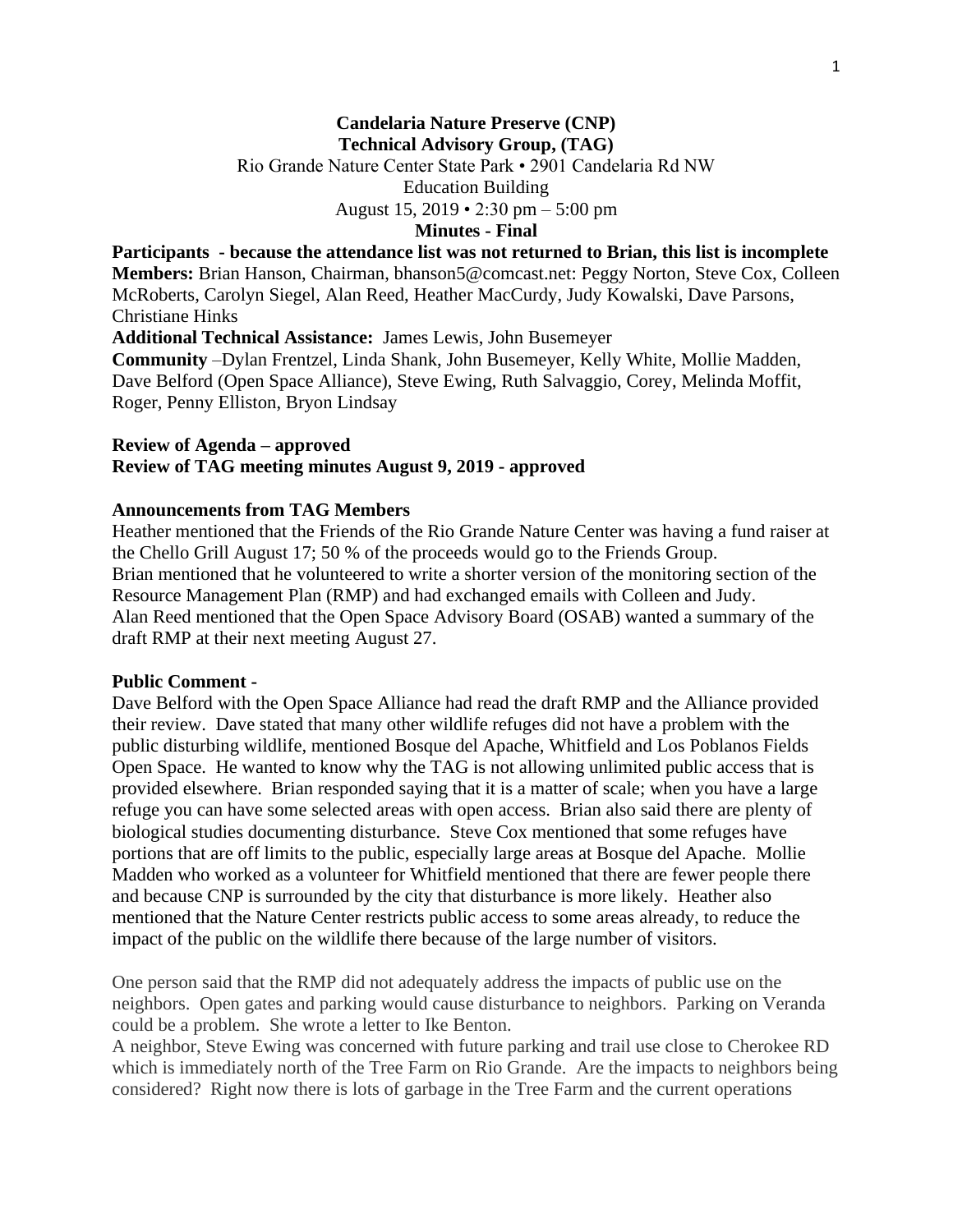includes dumping wood chips, scrap materials and other disturbing activities. He noted that the current plan says that it may be converted to a parking lot and has concerns with open access that may cause crime and other undesirable activities. He suggested a locked gate; perhaps not having a parking lot there; provide the area with permeable surfaces; if a parking lot is necessary then locating it in the middle of the lot, good design and perhaps having screening along the fence to reduce noise to the neighbors. Someone mentioned that the parking lot would be necessary to reduce visitors parking in front of residences. Colleen mentioned that Open Space could have a locked gate at night. She also mentioned that a new bridge over the irrigation ditch would have to be built to accommodate ADA persons and provide safety. Brian mentioned that TAG is hoping that the 4 neighbor groups that are part of TAG are providing input that represent the neighbors' concerns. Judy mentioned the plan, at this point, is just conceptual and that before anything is built, there would be an opportunity for much more public involvement to ensure negative impact to the neighbors is minimized.

Linda Shank said that automobiles have an impact and at Valle de Oro they need a place to park where there is not an impact to wildlife. They have to drive to avoid people walking. Valle de Oro has changed their mission.

**Land and Water Conservation Fund** – Judy said that LWCF could fund some activities in the future. It is important that the process for the plan was transparent, allowed public input, plan meets community needs. In her conversations with LWCF they said there are at least 3 activities planned for the CNP that meet the public access and outdoor recreation guidelines – study areas, guided walks and viewing. They also are ok with the public being involved with restoration. There is a court case that allows periphery access for LWCF compliance. The current sharecropper relationship with Albuquerque Open Space where the farmer gets income from crops is not acceptable. Agriculture is ok if it supports outdoor recreation and wildlife viewing.

**Rio Grande Nature Center State Park** - Judy said that State Parks can help by initiating restoration activities in lands that they lease for the Nature Center. like the arrangement between State Parks and Albuquerque Open Space. Part of the state lease goes north of the current ponds and state parks could do restoration there since it is already within the lease area. State Parks might also be able to fund a viewing blind there if it is within the lease areas. Farming occurs on some of that and State Parks may be able to pay for some work. Heather said she sent out an email to volunteers with the Friends group and asked if they would be willing to help with guided trips and other activities in Candelaria South and the area to the north. Many responded they would help. If trips are guided then there is no need to fence off the Discovery pond. State parks would respond to specific situations where sensitive species may be impacted (such as wintering birds) and would also be considerate of impacts to nearby residences. Wildlife research could be used to help with management. Three tours per week might be allowed. The trail might evolve over time but it should be directed away from the corner where there are residences. The elm farm in Candelaria South could be an educational area of the trail – why nothing grows, results of soil tests, how to restore habitat. Possible viewing platform in Candelaria South that could also be used as a location for people to lead mediation.

**Candelaria South –** Judy mentioned that the map showing a trail in this area does not accurately depict the decisions that were made in the subcommittee about public access there. Heather and John Busemeyer are going to work on creating a trail route that passes by features of interest that